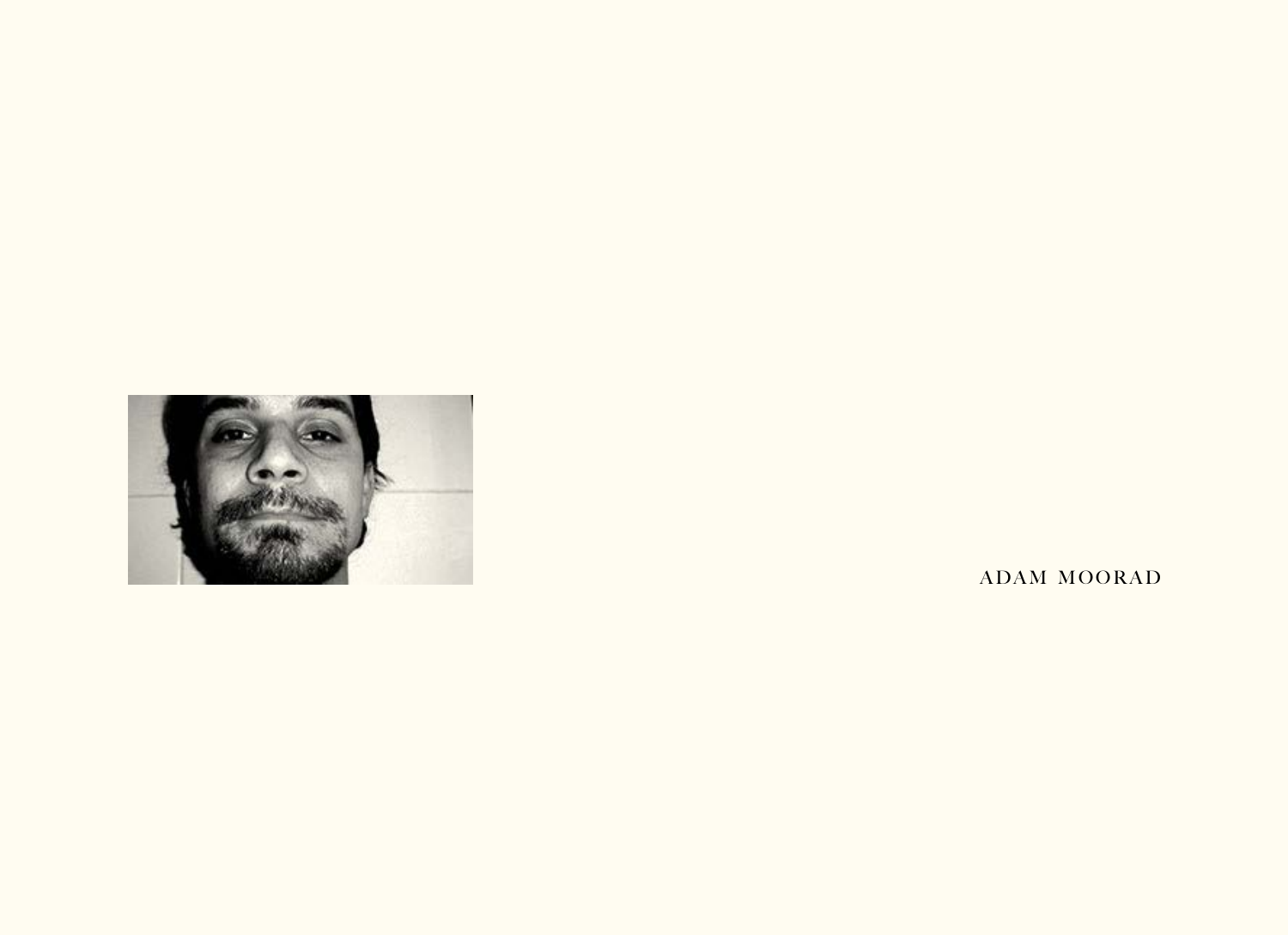## The Land of Moose and Wolves mooral mooral mooral mooral mooral mooral mooral mooral mooral mooral mooral moor

The Latitudes never cease to amaze. It's something I miss whenever I'm home. You'll be at a red light and look up, and in the bed of the truck in front of you you'll have a trophy bull with his tongue hanging out and legs tied up. He looks so peaceful, you might think. Then the lights change, and the truck guns it north. The further you go, the wilder it gets, there, any idiot with bullets can be mayor for life, a sort of no man's land where anyone takes whatever. It gladdens my heart.

I went to Wisconsin for a wedding, which was stupid because all I packed was my camping gear. I was a full season into a bender, give or take, and ripe for another. I didn't have much in the way of options. There'd been passings in the family, and I'd been married in the city to a spunky little girl who talked reverse and was always grinding her teeth whenever she smiled. I think she finally gave up, because she came home one day and wouldn't look at me or let me touch her. We'd been

drinking quite a bit wine during this period. It gums up you days; I can vouch for that. After a while, you kind of just stop being.

Loan was invited to the wedding. We knew the groom from our college days in Indiana. He lived in Los Angeles but was working too hard in the Pacific Northwest. He told me he'd hop a plane and meet me in the Latitudes a few days before the vows for some "adventure," and that he would go anywhere and for as long as it'd take, so I went air bound through the flatness of the Great Lakes – gnarled whorls of land striped with soot and wharf – sipping Merlot in the aisle of a Boeing with an Asian exchange student who spoke no English and who didn't seem understand the odor on my breath, and, in a giggly haze that some have in flight from the realities of life, I found my way to Milwaukee.

Loan screwed up his ticket and landed the morning before me. He teamed up with some yokels and spent the day at a ballpark scoring free Duck Tape. I found him half-rotten at my arrival gate twelve hours later. He stood and put his arm around me, and he said, "Boy, do you look like shit." We went off down the concourse and stood in a garage, waiting for our rental car to appear, which took hours. I'd been in Wisconsin for what seemed like an entire night and all I'd seen was the Hertz,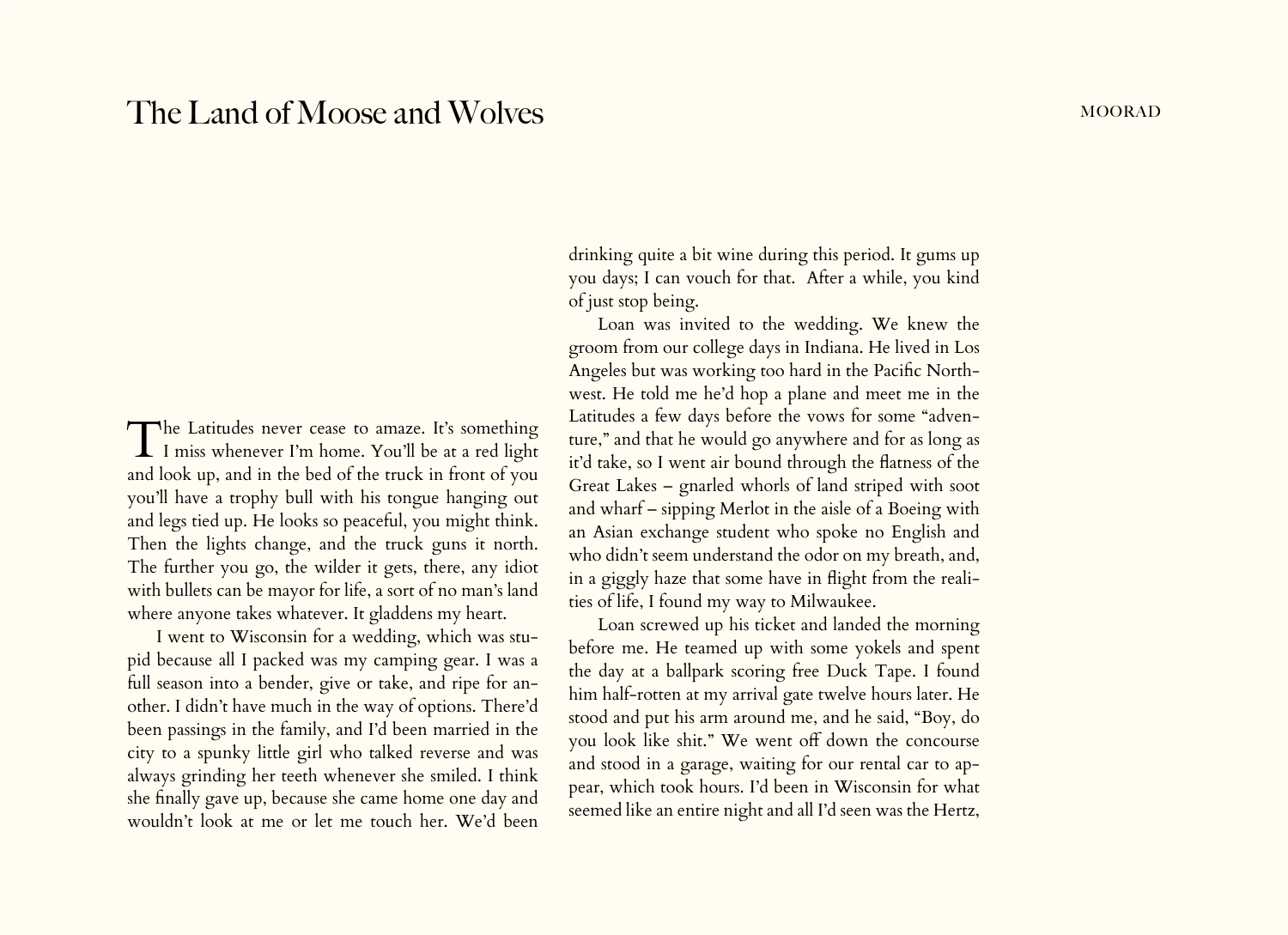and Loan had been blacked out for most of it. We drank mightily and drove around a while and eventually found the highway north. Loan held a compass out and aimed the needle at the Latitudes. We had some catching up to do, because he too was married, and for some reason his wife ran off to Las Vegas with a much ado about nothing rapper named Lil' Nug, and we got blind and cussed and dipped a few plugs of Skoal, and somehow found our way to my aunt and uncle's house in a sort of green lake community before dawn where we had to use our manners. I suppose my aunt and uncle had been waiting up all night. But we made it, and they were happy to see us.

The next day stunk from the get-go. Two manure trucks pulled out in front of us and we were stuck behind them for some time. It reminded me of home, and I cried inside a good deal in the deaf way long-distance fashions. Great births of static rip through the gutless parts of the brain with that brand of reflection. If you've never talked to a widow on the phone not long after her husband has passed, then you don't truly know how long silence can become. There's a death in every unspoken second that moves with loss when it's your mother's. You can just smell the deflated thoughts float in through the window.

Loan gave up on the radio when we hit the coast. I was in the driver seat pushing 100 mph through the Latitudes, this time sipping a Miller 64. My aunt had offloaded a garbage bag of it on us, the light stuff that doesn't get you drunk but somehow leaves a hangover. The road and the Michigan shoreline moved in unison. Our speakers crackled. I should have been awaker.

This is fucked up: Loan and I were standing beside a giant rock on Lake Superior four miles from our car when a thunderstorm hit. The rock looked like a chapel with a tall, deciduous tree growing out of it. I wasn't wearing anything waterproof, and the rain settled on me, dragging my body down in the wet junk of air. We made it back to the Hertz drenched, the drizzle constant as ever, and decided to abandon our camping plans. There'd be other trips, we told ourselves. Retreat is tough to stomach but, to be honest, I couldn't have cared less. A methy woman rear-ended us at a red light outside Escanaba, Michigan. She went hysterical claiming her father had just died and she was on her way to the church to make arrangements. She said, "There is so much to do around the house. The house is a mess. My fiancé is chopping wood. I don't have a driver's license." I guess she poked a hole in the Hertz' bumper and we weren't taking any chances. We called the cops. She called her fiancé. As the minutes passed, I stood there looking at Loan trying to convey to him with only my eyes that things could and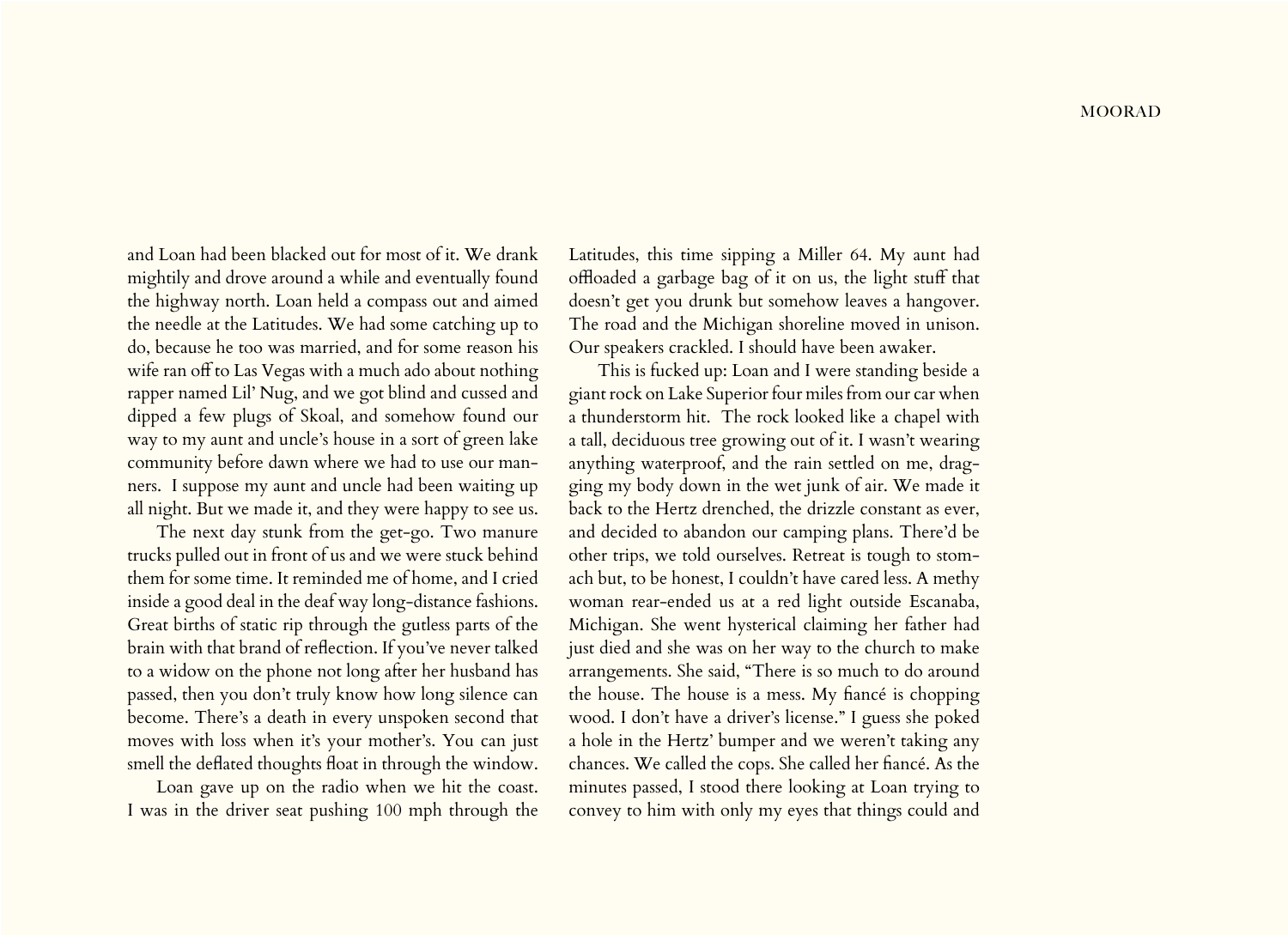probably would become extremely violent should the fiancé arrive before the law. The woman cried in that gravelly tone the bereaved have, messing her hair, which looked unwashed but cooperative, and I was like, alright I guess she wasn't lying.

There was a lot more, but I don't remember. We ate a Subway sandwiches and hauled ass south until we hit the state line. Loan was a Triple-A member. He booked us a room at a Quality Inn Suites in a border town over the phone as I drove. A boy with a teardrop tattoo smoked a cigarette with a few stray cats outside the adjacent unit. We locked up our luggage and hit the bar and tried talking to strangers. I don't know, we were in the mood for something native.

The only real friend we made was Connie. She didn't count our drinks. She was hideous. Her skin was near the same color of a lung. I'm not sure how she had come to know the biker named Rodney, but I think she was afraid of him. I bought him a Bud in a gesture of good will and he screamed about his neighbors, and he held up his hands and made fists like he was squeezing something hard, and he told us he'd take his neighbors' Adam's Apples and make "apple sauce." His arms were shaking. It was the kind of wrath you didn't mess with. I got the notion he'd kill me if he conjured an association

between any one of his enemies and me; it was scary. He worked at a windmill factory. A large, redheaded girl drank something gold from a half pitcher and slapped a racket-sized flyswatter on the bar anytime she sensed a buzz. I didn't really have much to say. I was a tourist in the Latitudes. I felt sort of flat and underwater, afraid that if I opened my mouth too much, my deep and seedy thoughts would fall out. Connie talked about craps and cheese curds, how the good ones "squeak" when you bite into them. She asked if we gambled as she bruited about with a wet rag. Yeah, come to think of it, she could have been a he.

The next morning I was riding shotgun in the Hertz, this time more confused than I'd ever been on the road, sitting completely stiff drinking coffee, watching the spinach fields blur in the daylight as we cruised, the sky burning so bad you'd think the sun an eye looking at you alone.

From that point on, the trip became a vicious, drunken nightmare. We both went completely to pieces. The main problem was our prior association with the State of Indiana, which naturally led to meetings with old friends and relatives, many of whom were in the process of falling apart, going mad, plotting breakups, and cracking under the strain of terrible debt and addiction. Right in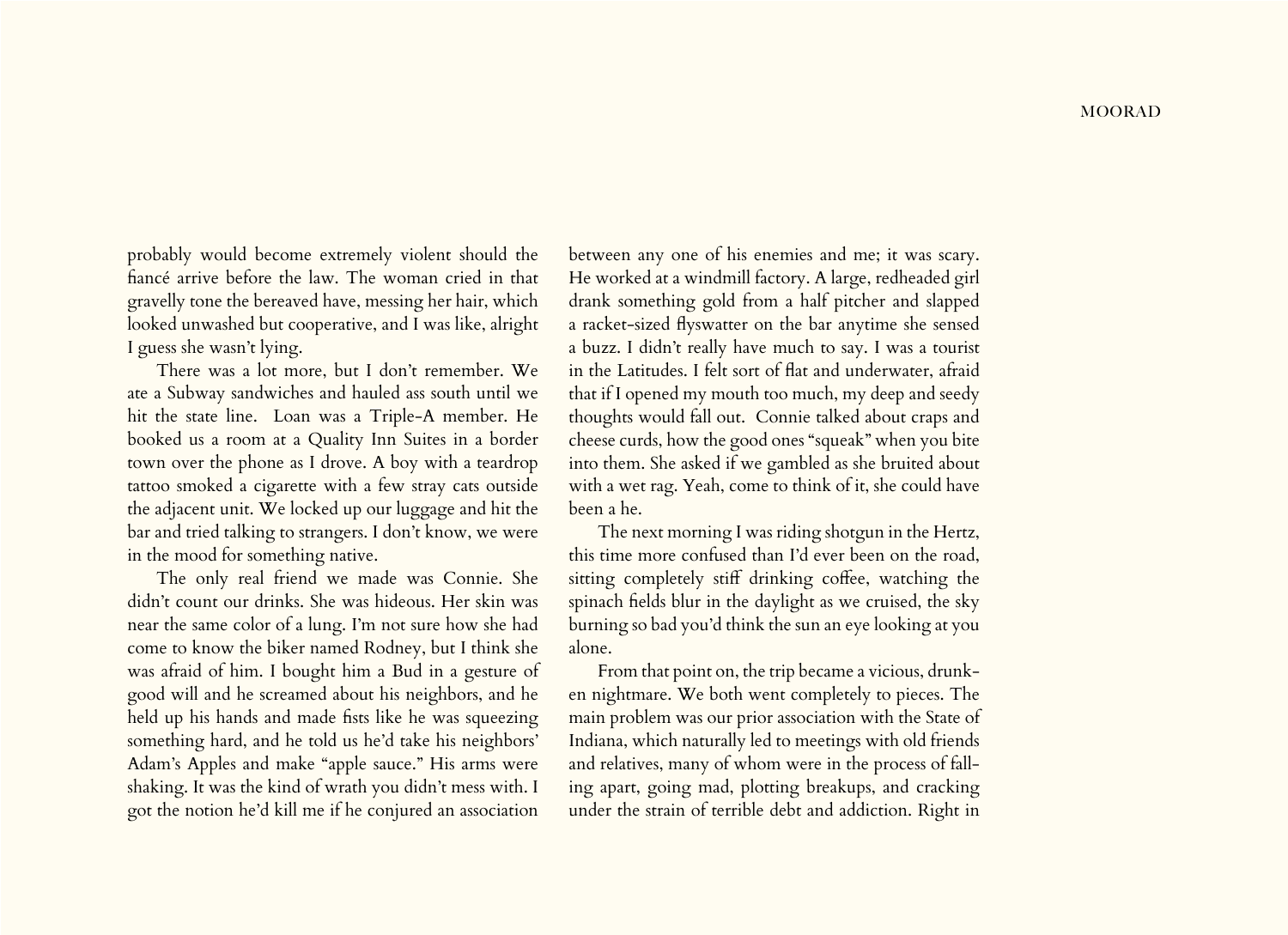the middle of the whole frenzied action, I was a member of a wedding party. This added a certain amount of strain to the situation, but since I'd arrived, I had no choice but to take whatever came my way.

I did a little speech at the rehearsal dinner and damned if I didn't imagine my wife rise up unexpectedly from the sea of people to hold my hand while I was speaking, but afterward, while extended family members nitpicked trays of fancy desserts and the bridesmaids and other groomsmen staggered around uneasily, I remembered I was getting divorced, but it hadn't finalized, and maybe that was a sign, though I didn't want any part of that thought. I was mad as hell, but it felt good when the priestess came up to me and said my speech had struck a chord in her, a truth resonating deep down, like no one else's speech had.

If you're like me, then you're not one for a lot of people. Especially not at weddings. Especially not in the Latitudes. In the build up to the trip, I'd spent a few months walking around the Hudson Valley, getting stoned and somehow showing up on the summit of a mountain the next morning, trying to feel something, but all my clothes were soggy and the only things I thought were derived from chemicals, and all I wanted was for something to hold me, to pull me into the fluid it lived inside,

to keep me warm with its warmth, to sing songs to me as I took mental pictures of all life being lived, the horizon hissing with the purple wonder of infinity.

If you went out dancing that night in Wisconsin, you'd see the strangest thing. You'd see my choreography. I don't know where all those wide bottomed people came from, but they arrived in slews, and I synchronized myself to their dips and gyrations, a room of them wagging their tongues in a froth of satisfaction, putting their hands above their heads and spinning, their hair miraculously steady as we moved in then out of tune. To live and delight in healing, flying, fucking. Here are the men and women.

I decided not to shower, so I put my tuxedo on in the heat. I don't even know who tied my tie. I'm serious. Loan might have actually had to Duck Tape it around my neck. I entered the next afternoon on a dare to myself. A show of white collars lingered in the hotel lobby. We rode one of those faux trolley rigs into the hills where decorative corns lulled from pygmy stalks, and there was a Dixieland band playing the best music I'd ever heard, bar none, and I sat at a table and drank a champagne, and it felt like a slice of something special for a while. Wisconsin smells like fresh water, and I wandered into an arbor and called my wife who humored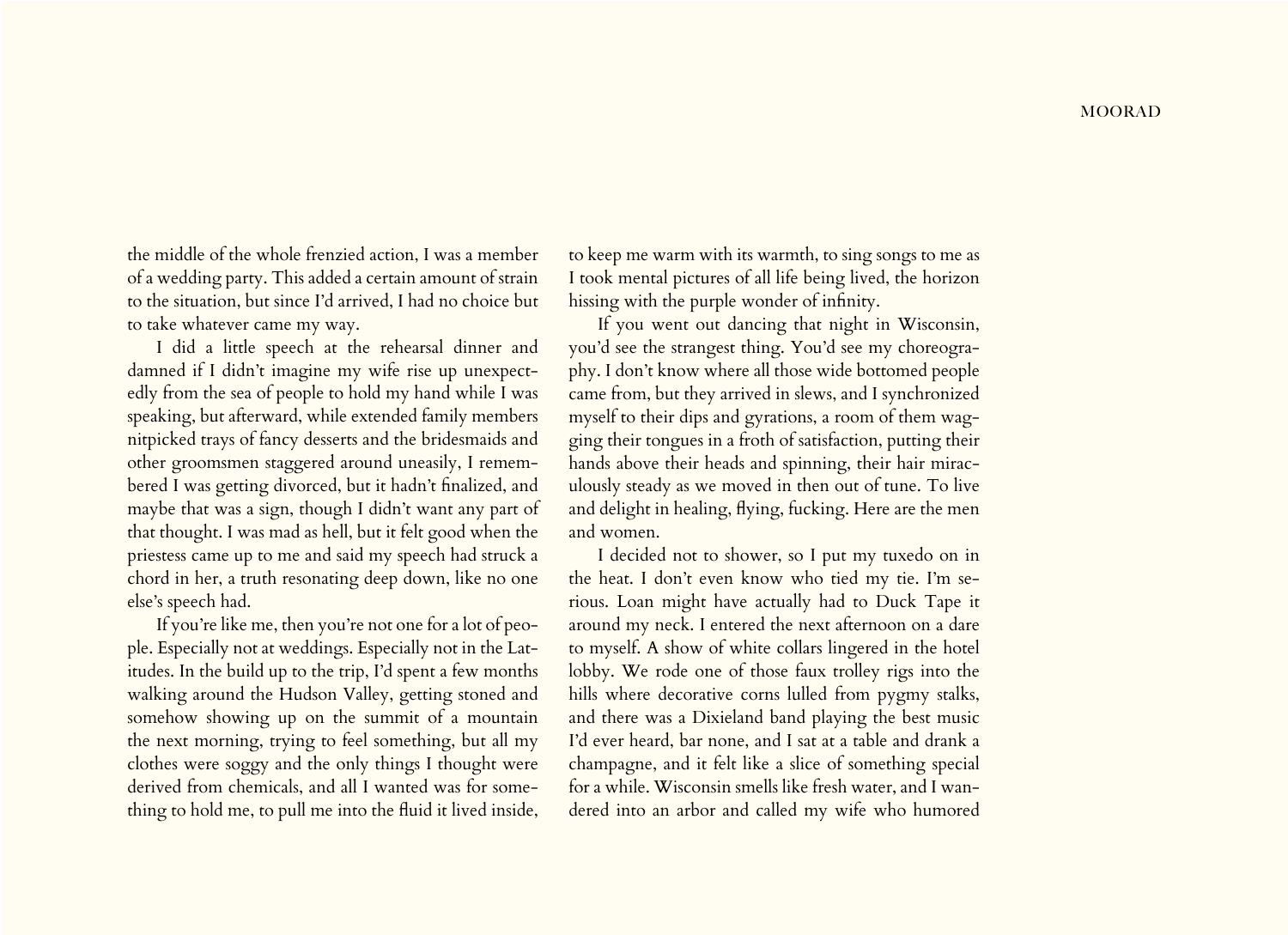me for about three minutes and hung up. If there were a bridge, I would have jumped, and swam around some, but instead, I ate a packed lunch in some kind of artisanal barn and made myself puke in an air-conditioned outhouse, then I walked down the aisle.

People looked differently to me from the altar. I think they could tell that I'd been burning off something bitter, and I went along with the ceremony, tipsy as I could stand and stumbled up to people afterwards and introduced myself, but everyone rolled their eyes. They looked like muscular, burnt virgins who strutted properly in a vehement gait; they wore traditional Ethiopian dress briefed down to the ankles, with leather sandals that put you in a mind of escape. So I started dancing in a silly and ferocious way and scalped my head on the grill of a small African. He was just a boy, about twelve. Blood was pouring out of my head, but no one seemed to care. The whole ordeal just chuffed me, and I decided I'd get blunt. I was taking pictures of myself in the mirror with my phone while the best man, a doctor from Louisville, dabbed the hole in my head with paper towels, and I was wondering what the hell was happening, because the way I looked you would've thought I'd done something horrible in a previous life, shaded in a pity I never hoped to see.

"You've got to stop this drinking," the doctor said.

I nodded. "I know. This is no good, no good at all. But for some reason it makes me feel better..."

As soon as I clotted, I decided *fuck it* – well I think I had actually decided fuck it on the plane to Wisconsin, but only then did it feel real – and I tipped my cup, and a crowd of tuxedos descended upon me, and I was howling like a wolf, "Where am I going? What have I done?" as the pack whisked me from the barn.

I couldn't be in the Latitudes anymore.

The trolley ride back to the hotel pitched me around a bit, but I didn't break any bones, and in the morning I woke up in a sulphurous room and there was blood on my pillowcase and scabs in my hair and some glitter. After I soaked in the tub in that irritable way liquid bubbles against raw skin, I started packing for the airport. Loan took the keys, and he drove back to Milwaukee with a steadfast Midwestern gaze as it rained. But the adventure wasn't over until we ditched the Hertz, so we pulled in and grabbed our luggage and left my aunt's trash bag of beer in the trunk. An enormous clerk in a grapefruit polo gave the ride a once over. I was feeling nervous and decided to come clean, and I told him we'd been in a "minor fender-bender up north." I showed him the hole the woman had poked. He wheezed a little and, considering